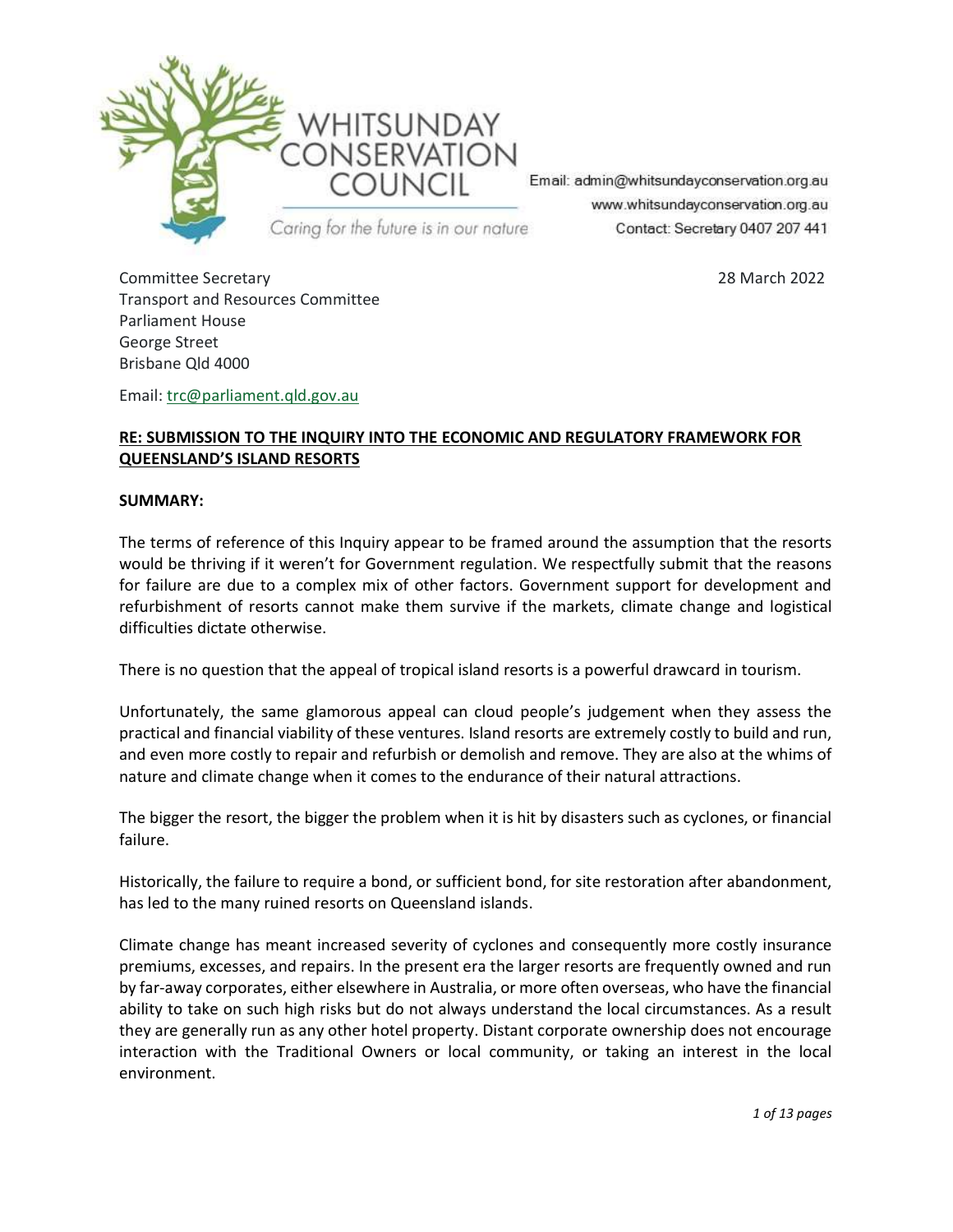Far-away marketing teams dictate priorities which usually ignore local flavour and ape other destinations anywhere from the Riviera to the Caribbean. Stewardship of the environment is a lower priority than greenwashing in their marketing.

The end result is a generic 'island resort' which could be anywhere. In an effort to then differentiate their products the tendency is to build bigger and flashier and add more 'stars', however this leaves them vulnerable to the changeable whims of fashion. It also results in a bigger and more expensive mess to deal with when they fail.

In our submissions we will discuss the following points:

- Attracting new and return visitors to Queensland & the Great Barrier Reef: authenticity is the key, gimmicks and marketing are no substitute.
- Most island resorts depend heavily upon the surrounding natural environment to attract their customers, making them vulnerable to forces outside of their control, such as climate change.
- Island resorts are expensive to run and maintain: they require constant reinvestment to survive; many absentee owners fail to do this.
- Large resorts have very high (& expensive) energy and water requirements, which are costly for those dependant on diesel generators.
- Island resorts are vulnerable to cyclones and storm tides, even more so as extreme weather has intensified under climate change.
- Bigger is not better; it can mean higher repair and removal costs than anyone is prepared to stump up.
- Island resorts are expensive to develop and even more expensive to refurbish/ rehabilitate, this cost is often left to taxpayers.
- To be sustainable we must define a tourism carrying capacity for the Whitsunday Plan of Management Area or we will love this playground to death.
- Examples are also presented to illustrate how these issues have played out for a number of Whitsunday Island Resorts and one mainland resort.

# ATTRACTING NEW AND RETURN VISITORS TO QUEENSLAND & THE GREAT BARRIER REEF: AUTHENTICITY IS THE KEY

Tourism and Events Queensland Annual Consumer Demand Project surveys international visitors about the most important values that attract them to visit Queensland. Due to Covid-19, the last one was in 2019.

They surveyed visitors from China, Germany, India, Indonesia, Japan, Malaysia, New Zealand, Singapore, South Korea, UK, USA and Hong Kong. Across these main groups of international visitors, 48.9% rated 'world class natural beauty and wildlife' as one of their 'top 5 importance factors' in choosing Queensland. To put this into perspective, 54.58% of these visitors rated 'a safe and secure destination' as a 'top 5 importance factor' for choosing Queensland. This suggests that the unique, undisturbed natural environment is a very important drawcard for international visitors to Queensland; almost as important as safety. https://teq.queensland.com/research-andinsights/international-research/international-market-research/consumer-demand-project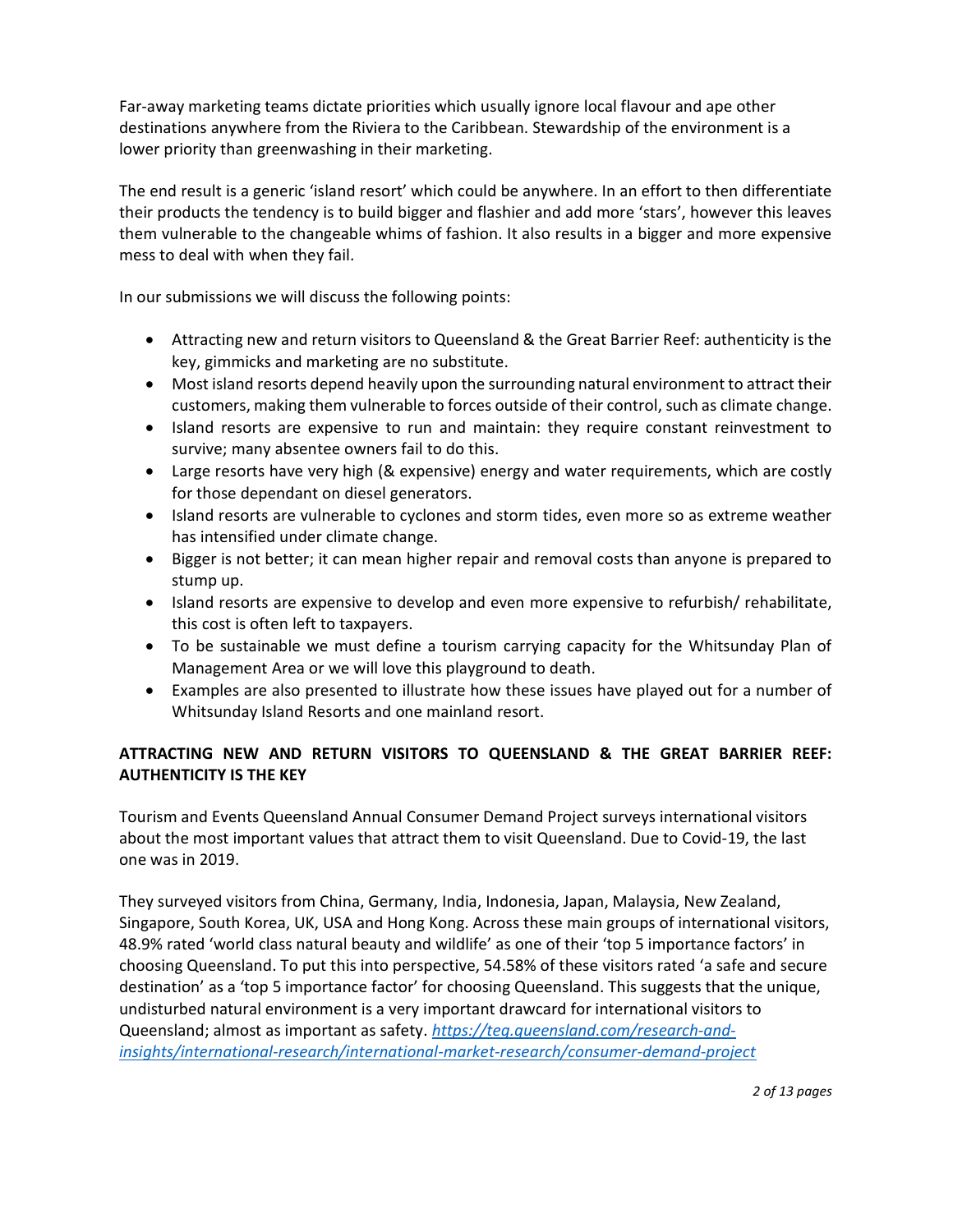The existing resorts on the Whitsunday Islands generally started as small scale, locally owned and run enterprises on old grazing leases, in many cases on islands that were at least in part National Parks.

In the early development of Island Resorts in Queensland, the natural environment was probably the major drawcard as the infrastructure and facilities were minimal. As they grew, built more facilities and the expectations of visitors changed, larger hotel/tourism companies gradually took over. See 'No Swank Here?' Todd Barr Studies in North Queensland History No.15, Department of Tourism and James Cook University, 1990.

This eventually led to many of the Island Resorts being run by large travel companies such as Ansett, and then various, often internationally owned hotel chains. One result of this evolution is a tendency towards rather homogenous offerings with little relation to, or interest in, the local environment. The track record shows that large hotel companies generally have not participated in the local community; islands resorts have been notoriously stingy in donating to charities such as the CQ Rescue service, or VMR Marine Rescue, despite the fact that these services get many of their clientele from the resorts. They have shown little commitment to the destination; they change properties regularly, employ few local people and had little interest in stewardship of, or interpretation of the local natural environment experienced by their visitors.

The Great Barrier Reef(GBR) does not need much help to attract tourists, it is internationally known as a bucket-list destination. Of course it has to still be alive; depredations from climate-change related heat waves, more intense cyclones and water pollution threaten to destroy this jewel in Queensland's crown.

The same survey also found that across the 12 countries of origin surveyed, 25% of visitors rated 'friendly and open citizens, local hospitality' in their 'top 5 importance factors. Visitors hoping to meet 'locals' would have been disappointed at the island resorts run by large hotel companies. The vast majority of the staff at these resorts pre-Covid-19 were overseas nationals on working visas or sponsorships or transient workers from other parts of Australia who turn over rapidly and so have limited time to gain any local knowledge beyond the ferry timetable.

The Tourism and Events Queensland surveys found that 'good food, wine, local cuisine and produce' was in the 'top 5 importance factors' for 23.83% of visitors across the twelve countries surveyed. The large resorts run by hotel companies generally did not offer much in the way of local produce or cuisine; in their restaurants you were most likely to find imported frozen seafood, and imported fruit and vegetables, despite the fabulous local produce available to island resorts from Bowen's agriculture, aquaculture and fisheries industries.

The built environment and landscaping of these resorts usually tries to ape somewhere else, for example Tuscan-style villas, or some sort of generic 'South Pacific' style with coconut palms etc. Trying to be a local version of another place is doomed to fail; the Whitsundays will never do Tuscan better than Tuscany and we will never be more Hawaiian than Hawaii itself. These attempts to imitate other places rapidly become jaded and unfashionable, and many resorts in the Whitsundays who have followed the strategy of imitation have fallen out of fashion and into disuse and decay, for example Lindeman Island Club Med, Brampton Island Resort, Club Crocodile Long Island, South Molle Island.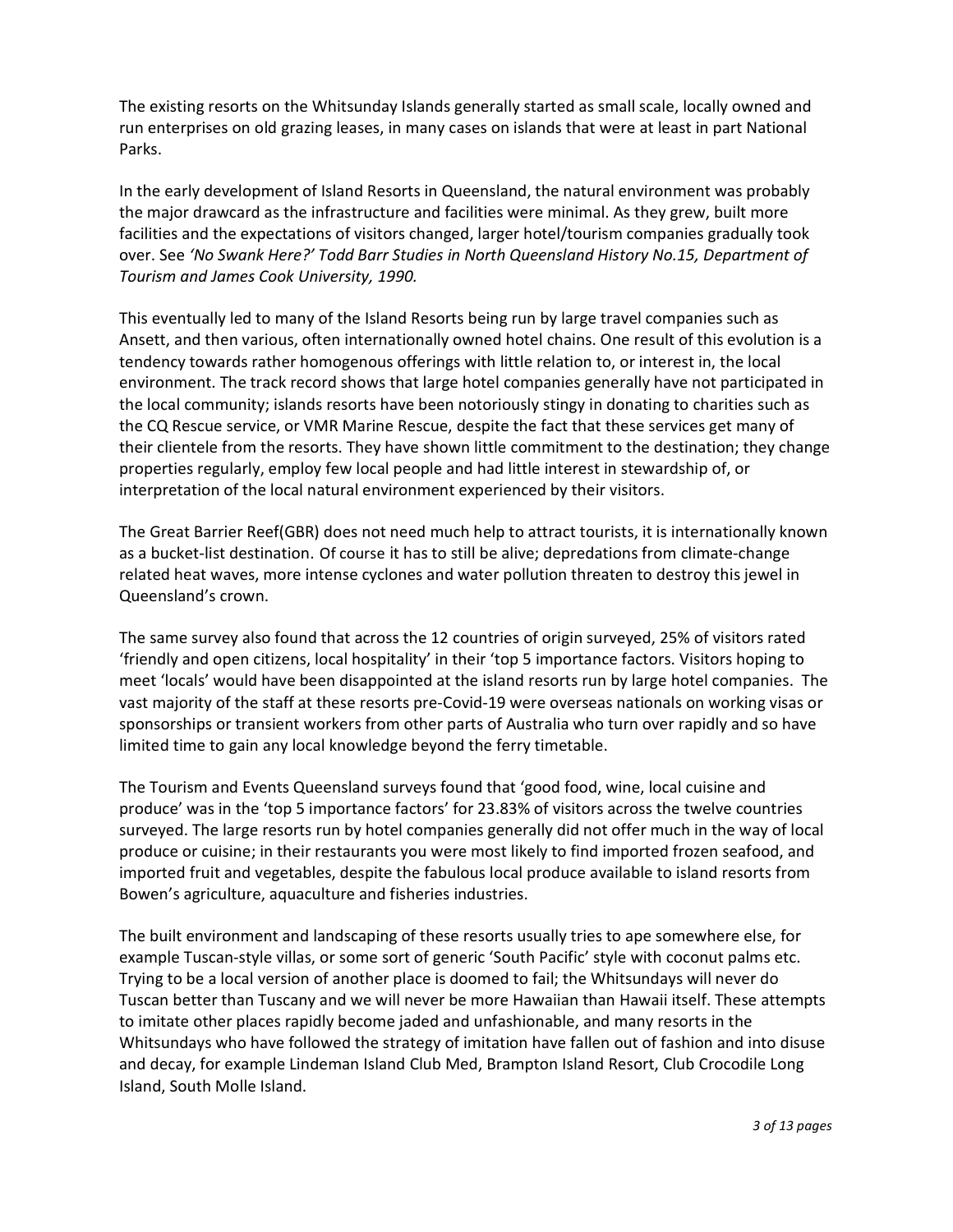The design of the built environment of these resorts is generally Bessa-block boxes of various sizes and shapes which are totally dependent on air-conditioning to be habitable and have no distinctive features except that they all stick out like a sore thumb in the landscape. The landscaping at these resorts generally consists of bland, generic 'tropical gardens' that have introduced numerous exotic invasive species to the islands. Innovative designs which suit the local climate and conditions and which embrace the local environment would age much more gracefully than those which follow the latest fashion.

If the Whitsunday Island resorts are to thrive into the future, they need to embrace the real Whitsunday sense of place. Feature the local native plants and associated wildlife in the landscaping. Design the built environment to be sympathetic to the local surroundings and also to be resilient and adapted to realities of climate change and extreme weather events. Decorate with art by local artists. Serve local food where possible and employ locals. Induct staff so that they have an understanding of the local environment and can add depth to the visitor's experience by giving them information about the local flora, fauna and physical environment. Give back to the local community and environment by supporting/ working with local charities and causes. This is a far more authentic and long-lasting strategy.

No-one will ever do the Whitsundays better than we can!

## WHITSUNDAY RESORT CASE STUDIES:

There are 11 island resorts in the Whitsundays: Brampton Island, Lindeman Island, Hamilton Island, Long Island (3 resorts), Hook Island, Daydream Island, South Molle Island and Hayman Island.

There is also the mainland resort of Laguna Quays which has been included as it also sheds light on the issues. Of these, 4 are currently closed and in a state of ruin, while the Hook Island Resort site (the smallest) has been remediated with the financial assistance of the Queensland Government and has approval in place to redevelop. There are too many to include them all, so the following are presented as examples of the historical and current problems that they face.

## Case study 1: LINDEMAN ISLAND

The Island was mostly National Park with a small resort lease until the Queensland Government tried to revoke two-thirds of it for an East-West Airlines resort in 1986 as part of a larger Government scheme to increase competition in the airline industry and reduce air fares.

After massive, state-wide public protest the plan was amended to revoking 'just part' of the National Park to accommodate a golf course next to the rebuilt resort. This was later taken over by the international 'Club Med' franchise who operated it until cyclone Ului damaged and closed it in 2011. It was then sold in 2012 to Chinese owned White Horse, who has also applied to revoke 37 hectares of National Park to build no less than 3 resorts, and to use another 10 hectares of the park for 'glamping' facilities. Despite the willingness of the Government to accommodate the wishes of the developer, the resort has been largely unmaintained since 2012 and is in a state of decay.

continued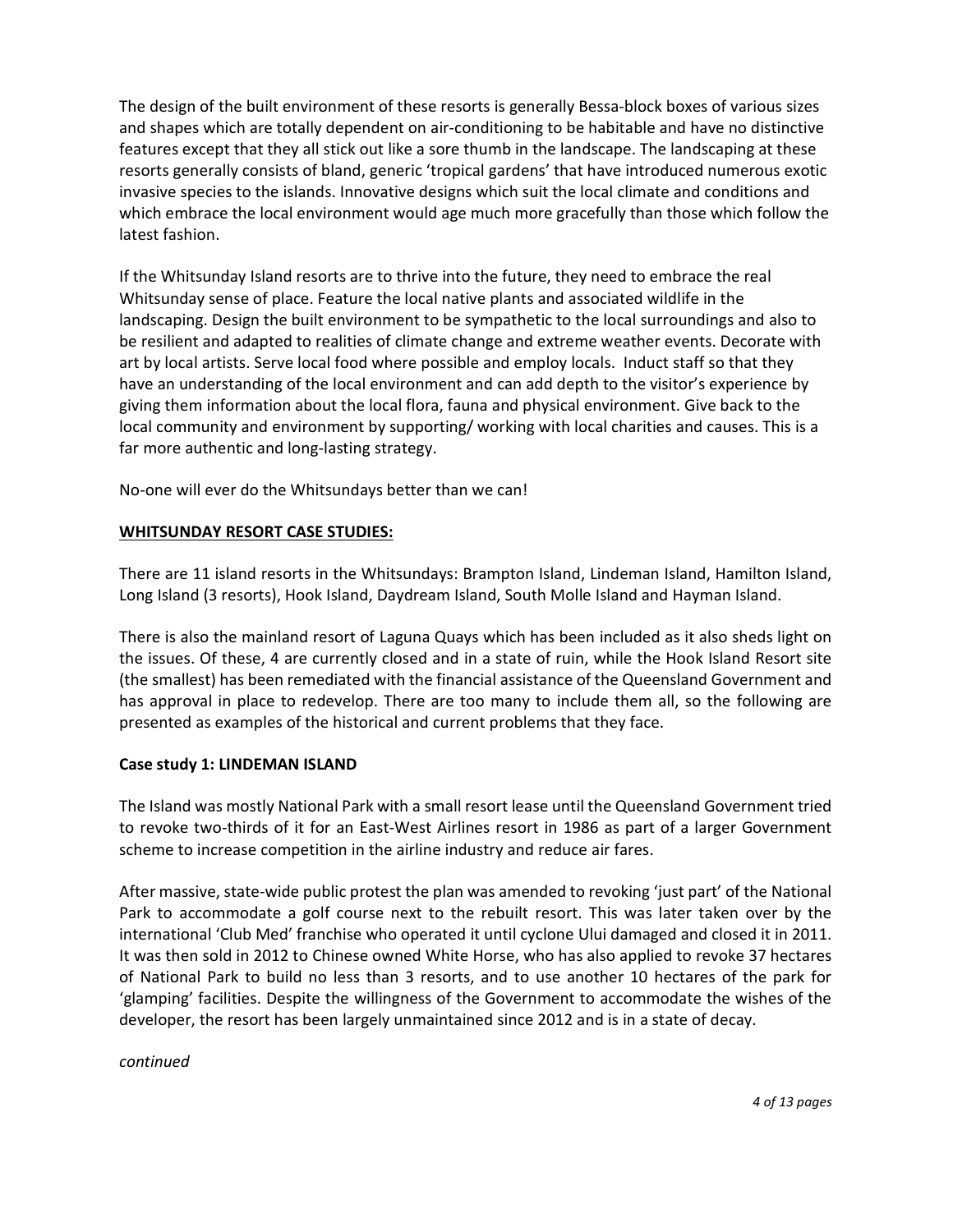### Case study 1: Lindeman Island: continues

The main 'constraint affecting economic development' of Lindeman Island has been its relative remoteness. It is unsuitable for large-scale mass tourism developments such as the 3 resorts currently proposed. The island is a 10 nautical mile (nm) trip from Hamilton Island airport and 22 nm from the nearest mainland port: Shute Harbour. The only other alternative is the now-derelict and unusable marina at Laguna Quays, at 24.97nm one-way, which would be well over 1 hour for a barge and probably over 45 minutes by ferry due to the extremely shallow, exposed nature of Repulse Bay which offers no protection from south easterly winds. This means that resupplying the island by barge requires at least an hour's journey. Visitors travelling by ferry travel faster, but it is still roughly 1 hour from Shute Harbour and about 40 minutes from Hamilton Island. Add to this the relatively exposed aspect of most of the journey, and ferry passengers who travelled this route in the prevailing trade winds were routinely sick. Many chose the expensive flight in a helicopter or light aircraft just to avoid the boat trip. That is probably why the Laguna Quays option was never tried, although it was open when the resort was operational. The unavoidable result of the practical realities is that such resorts are tremendously expensive to build, maintain, re-build and operate.

Allowing a resort such as the Lindeman Island Resort to then become completely derelict, potentially requiring full removal of all buildings, causes more financial, environmental and practical problems. For example, the demolition waste from Lindeman Island Resort has the potential to fill the local landfill, necessitating development of a new landfill for the local community, using tax/ ratepayers funds. The sheer amount of time and labour involved in demolition and transportation of the rubble mean that it will cost an enormous amount before the first brick is laid for the new resort. These problems plus the likely presence of hazards such as asbestos mean that there is a great deal of outlay required just to clean up the site before anything is built. Infrastructure such as power, water and sewage deteriorates rapidly in the tropical marine environment and much will need to be replaced. Expanding the footprint of the one resort to the proposed three will amplify the costs when the inevitable category 4 cyclone comes and renders it uninhabitable again.

## Case Study 2: BRAMPTON ISLAND

Another case study is Brampton Island Resort, which is also on a National Park Island off Mackay. The island is spectacularly beautiful, has diverse recreational opportunities, and like Lindeman it has a golf course, airstrip and extensive walking trails. Like Lindeman, in its heyday it was very successful. This resort is around 20.5nm journey by sea from Mackay Harbour, crossing about 45 minutes of shallow, exposed and uncomfortable waters in any moderate south-easterly wind (the most common weather conditions). Despite this it was very successfully run by the local McLean family, who also owned Roylen Cruises, operating a fleet of large vessels which transferred guests to the island and took people on day and overnight cruises. After Roylen's closed the resort was taken over by TAA, then P&O, and finally Voyages group who sold it to the owners of Choice Petroleum in 2011.

The current owners closed it for 'redevelopment' to a '5 ½ star' exclusive fly-in fly-out resort, (the airstrip is only suitable for helicopters or light aircraft) and it has been decaying ever since. The buildings have now been allowed to decay to such a degree that again, refurbishment or rebuilding will be very expensive, with long barge trips needed to transport materials and workers. Barge access is also limited by the very large tidal range in this area.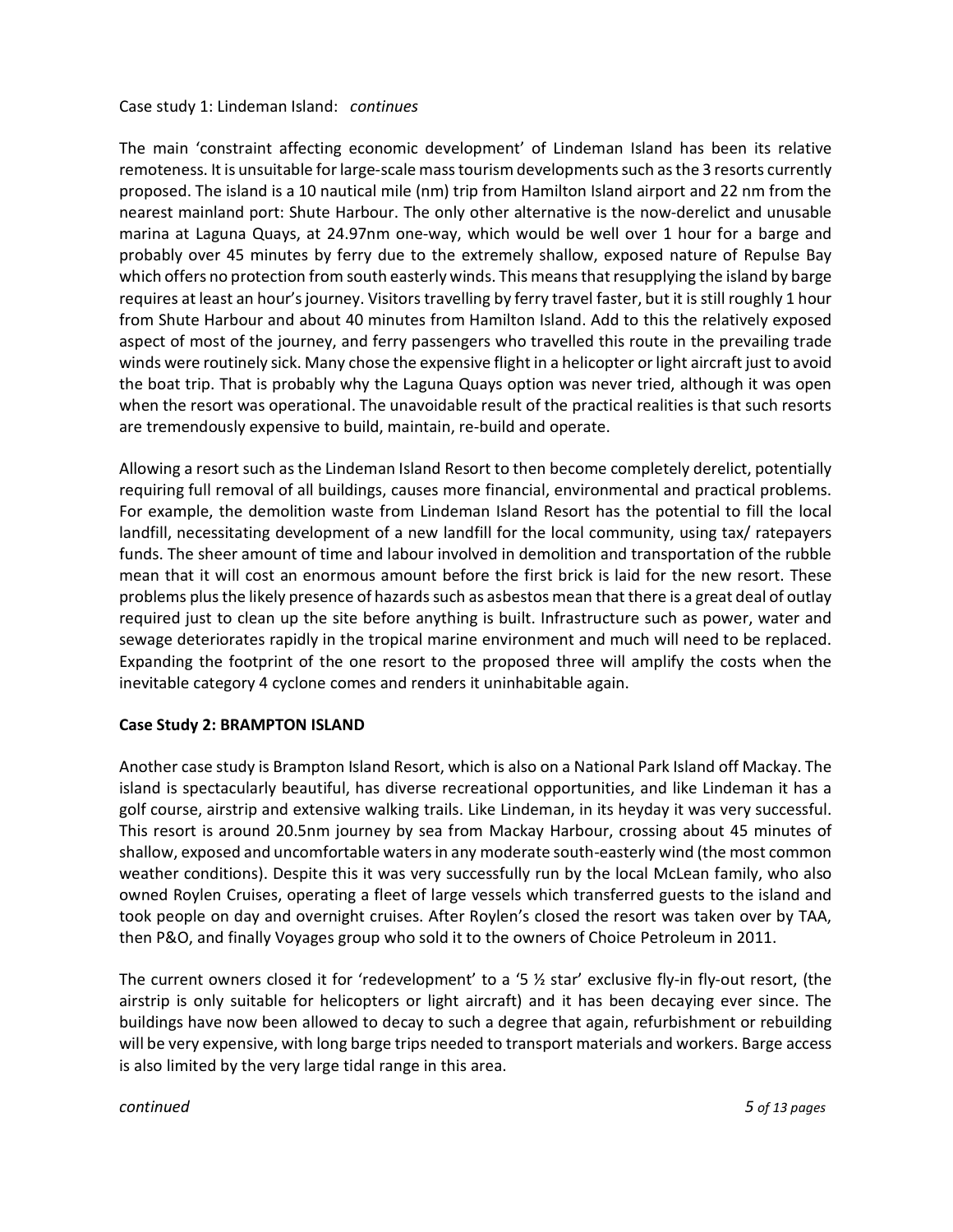## Case Study 2: BRAMPTON ISLAND: continues

Sea level rise has also affected Brampton resort: the existing deep-water jetty is the main access for guests to the resort, from there they boarded a tramway which took them to the resort itself. The tramway is now regularly inundated by spring high tides and has corroded away. The resort pool was constructed to give a 'horizon pool' effect, however high spring tides now regularly flood across the pool deck, lifting bricks and filling the pool with sand and debris.

Like Lindeman, the walking tracks were largely built by Queensland Parks & Wildlife Service QPWS but were also for the benefit of the resort, with a joint maintenance deal struck with QPWS. Once the resort was closed, maintenance of the walking tracks stopped. Since then the manpower and resources of the Mackay Region QPWS have been so reduced that they would probably be unable to maintain them even if they could get there.

With the lack of maintenance of the resort area, the many environmental weeds in the resort gardens have now escaped to fill most of the area around the resort, Singapore Daisy has crossed the walking track from the airport and spread up into the National Park and Rhoeo, Sisal and Agaves have spread along the old tramway. It will be a big and costly job to control them as they will persist for many years.

Once again, the economic viability of building and maintaining a large permanent resort here is questionable. The cost of restoring such a resort after a cyclone like Cyclone Debbie is clearly hard to justify for the potential returns, otherwise it would have been reopened (we cannot blame Covid-19 as it closed in 2011). The safety of the houseguests in the instance of a high category cyclone also has to be considered; (like Lindeman) evacuation either by air or sea would be difficult, possibly even dangerous, and the question then arises: where could they all be safely housed?

#### Case study 3: LAGUNA QUAYS RESORT

Although not on an island, the story of Laguna Quays is an example of what happens when people get carried away with the glamour of a resort proposal without thinking through the details.

Laguna Quays is located on the aptly named Midge Point, a windswept prominence at the edge of wild and beautiful Repulse Bay, North of Mackay. The original proposal was for a 'designed community' of a type that was fashionable at the time. It was to start with the 5-star resort, sports complex, marina and golf course, completed in 1992, to be followed by a staged real estate development which would eventually have a school, shopping centre, hospital etc.

The Japanese developer had perhaps not done their homework: the Japanese tourists who were supposed to arrive in droves never eventuated. Japanese visitors are notoriously time-poor and want to fly direct to their destination. Having to fly to Cairns and then connect to either Hamilton Island, Mackay or Proserpine Airports presented no quick easy options and cost too much of their time. The golf course was spectacular and award-winning, nonetheless the first stage of the resort was in receivership by 1995, \$200 million in debt.

continued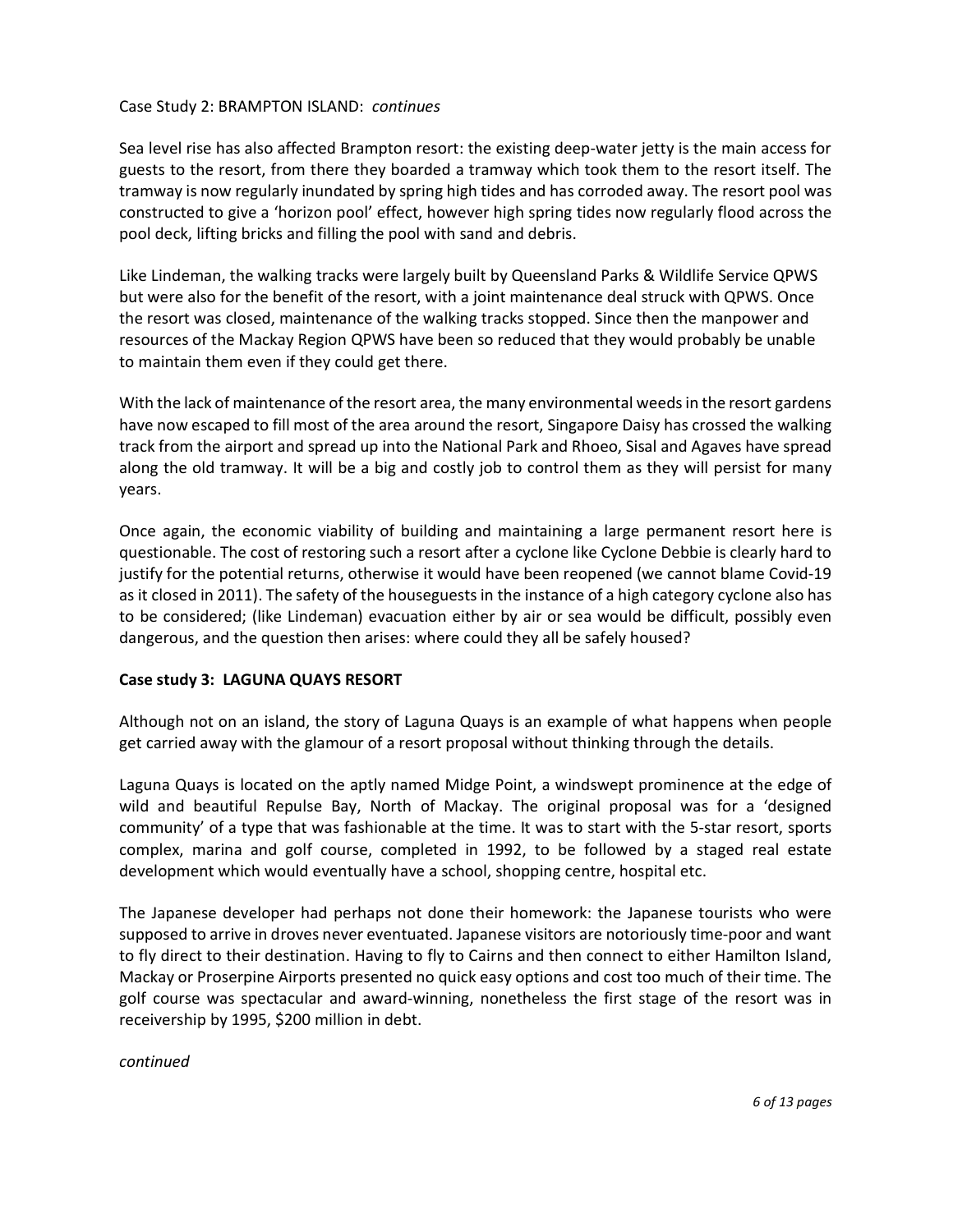#### Case study 3: LAGUNA QUAYS RESORT: continues

The new owner attempted to build an international airport on the site, but failed to get approval for it and finally parts of the property were seized by the Council due to unpaid rates. In 2012 it closed. In 2013 a Chinese developer bought it, with promises to redevelop. Cyclone Ului in 2010 damaged the buildings and destroyed the marina. The marina was never a convincing proposition: anyone who has crossed Repulse Bay by boat will agree that it is aptly named. Accessing Laguna Quays by sea was always going to be slow, difficult and uncomfortable. Now in 2022 the ornate and impressive resort buildings and amenities are being eaten away by termites and only a few privately owned residences are in use, the owners still waiting for someone to clean up the mess and build all of the facilities that they were promised.

The success stories

#### Case study 5: HAYMAN ISLAND

Hayman Island is one of the 'success stories', at least in that it is still operating. Whether it is profitable is questionable when you look at the huge expenditure required to keep it going. Since 1970 it has been severely damaged by tropical cyclones Ada, Celeste, Ului, Yasi & Anthony and finally Debbie. TC Ada demolished the resort and TC Ului and Debbie also did significant damage. Repairs after most of the cyclones required closures of months to 2 years after Debbie.

Since Ansett sold the resort in 1998, it has changed hands 4 times and had an estimated \$223.9 million spent on repairs, refurbishments and new infrastructure and buildings, based upon media reports and the current owner's website. At least part of the repairs after Cyclone Debbie were assisted by the \$25 million Great Barrier Reef Island Resorts Rejuvenation Fund.

Despite this huge expenditure it still remains wholly dependent on costly diesel generators for power.

#### Case study 6: HAMILTON ISLAND

Hamilton Island has operated successfully and even survived Covid-19. This is not a sign that we should build more Hamilton Island-style enterprises; but it has been able to uniquely position itself as an 'events' destination, with Race Week, Outriggers, the Marathon, conferences, and the Golf Course on Dent Island etc.

It has Australian owners who know their product and their market well and have made connections with the local community. It has also diversified its income by developing a lot of real estate. It is now more like a small town, with permanent residents, a school, marina and domestic airport. As it has an undersea power cable it is not dependant on diesel fuel. It also has access to water on Dent Island and so is not totally dependent on using expensive reverse osmosis for water. It still spends approximately \$16 million a year on infrastructure and utilities. It had a near-death experience when a fire destroyed much of the resort in 1985 and although it was rebuilt, it went into receivership in 1992. The Oatley family have owned it since 2003 and have re-invested significantly into the attractions and infrastructure. Part of Hamilton Island's success has to be attributed to canny management and a high profile, enhanced by the major events and its striking appearance. Love it or loathe it, you can't fail to notice it.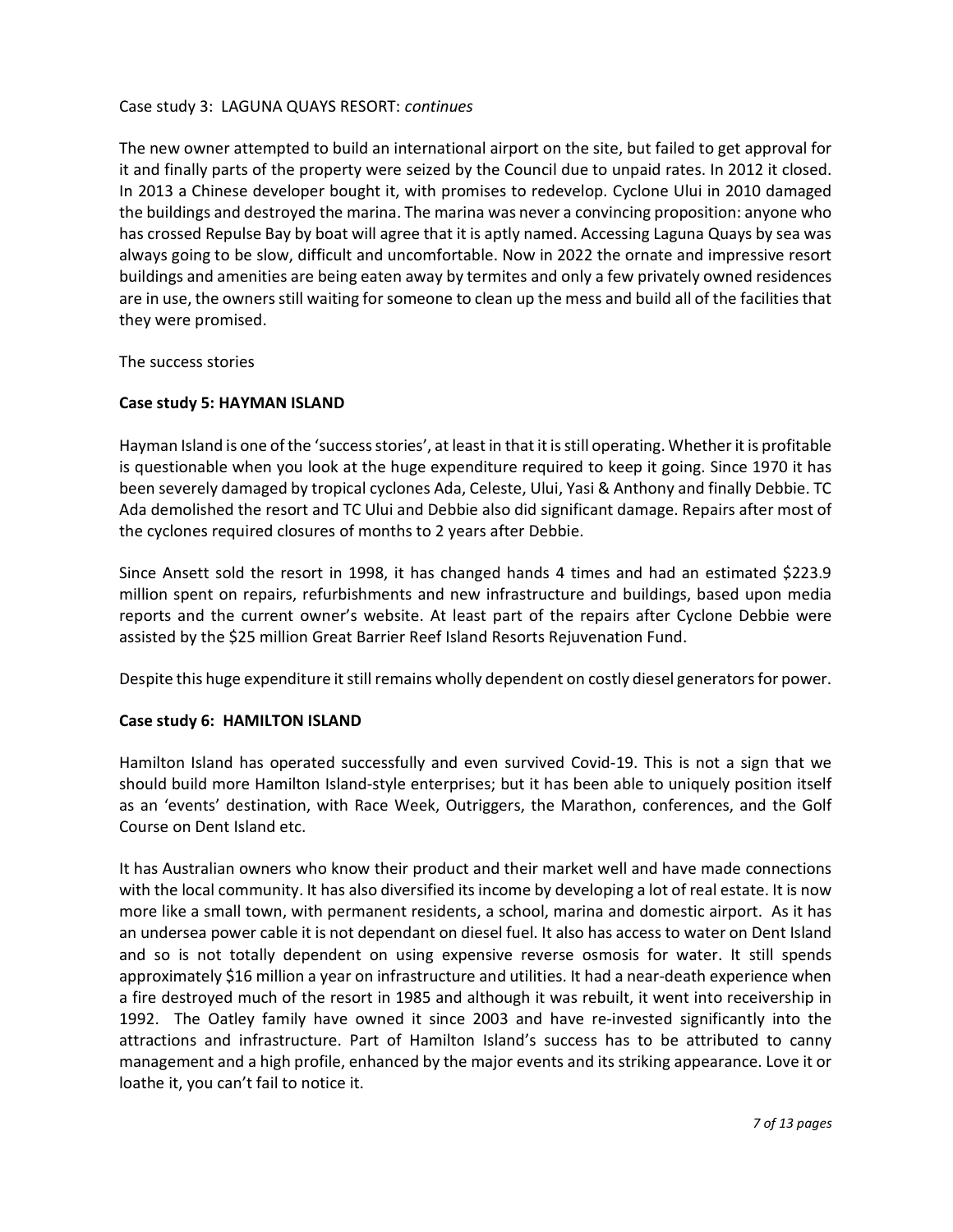## FROM THE CASES ABOVE SOME COMMON PROBLEMS EMERGE:

## 1: Most island resorts depend upon the surrounding natural environment to attract their customers.

As the impacts of climate change and poor water quality bite, the island resorts of the Whitsundays are increasingly at a disadvantage compared to many other island destinations. For resorts on the GBR, coral and colourful fish are the recognised drawcards underwater. It is possible to stay at islands like Lizard, Heron, and Lady Elliot (or name the Asian holiday destination) and walk in off the beach to snorkel over coral reefs in clear, calm water.

While it cannot be denied that the Whitsunday islands are surrounded by world-class scenery, flora and fauna, the island resorts have been primarily located where it was safe and easy to disembark passengers from boats; this has not necessarily been where the best fringing coral reefs are located. Add to that chronic poor water quality and repeated extreme weather events capped off with cyclone Ului and then Debbie, only Hayman Island and Hook Island Resort are close to good snorkelling and diving locations. Even when Blue Pearl Bay on Hayman had live coral, before cyclone Debbie, a boat trip was still needed to get there. Lindeman Island still has some sea-weedy fringing reef, however it also has poor visibility and strong currents a lot of the time. Brampton Island's fringing reefs were once a big attraction, now they have all but succumbed to a phase shift to seaweeds, due to longterm poor water quality. Daydream, South Molle and Long Islands have lost whatever fringing reef they had and are unlikely to see it return due to poor water quality and algal dominance. Hamilton Islands' best fringing reef was reputedly the one that was excavated to form the resort marina.

For those who want to see corals and fish in the Whitsundays, a boat trip is an unavoidable extra cost.

Arguably the most attractive and interesting vegetation on the islands is the dry rainforest, which stands to suffer from increasing heat waves and failed wet seasons making the rainforest more stressed and flammable.

Add to that the fact that the climate is warming, and heatwaves are becoming frequent and prolonged in summer, and that most of our visitors come from cooler climates, the hot sunny weather starts to make the Whitsundays look less enticing to anyone who wants to be more active than just lying by the pool.

## 2: Island resorts are expensive to run and maintain: they require constant reinvestment to survive

As the older resorts became run-down, unfashionable and expensive to run, some are sold down the food chain to companies who simply take profits but do not reinvest in the island infrastructure. Eventually something expensive fails and then they close, frequently after they have been damaged by a cyclone.

After Cyclone Debbie in 2017, South Molle Island and Happy Bay (Club Crocodile) Long Island both closed permanently due to severe damage, including loss of both resorts' jettys. Resorts that had been maintained (Daydream Island, Hayman Island, and Hamilton Island) or whose owners had deeper pockets, eventually reopened after around a year of major repairs. Cyclone damage can be exacerbated by a historical lack of maintenance/ poor condition prior to the event, for example;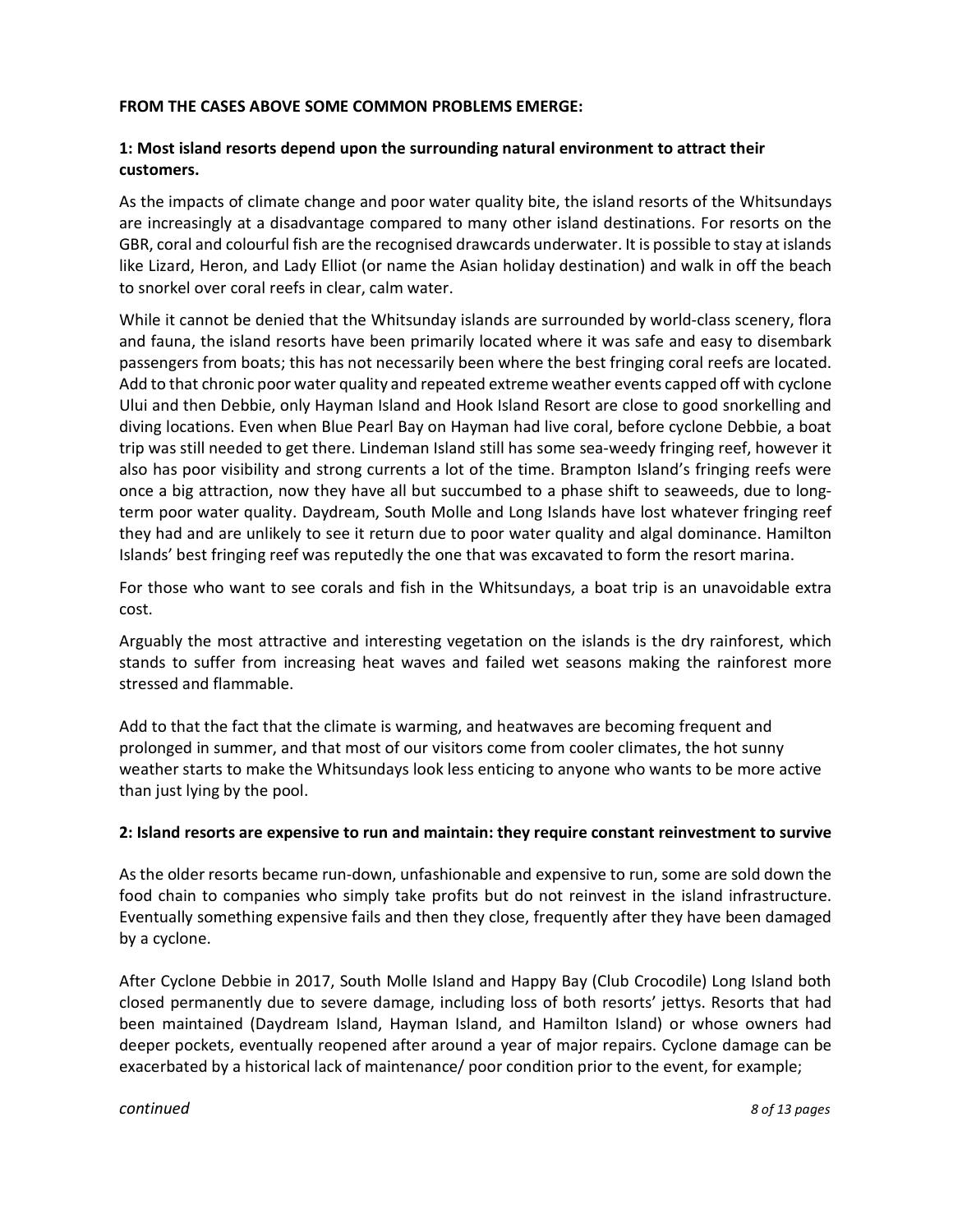2: Island resorts are expensive to run and maintain: they require constant reinvestment to survive. continues

South Molle Island had been running on a shoestring with very little investment and barely open for many years before Cyclone Debbie tore it apart. It was sold as-is in 2019 to the Chinese owners of Daydream Island Resort. With the main access jetty destroyed, and debris including asbestos from the buildings spread far and wide in the cyclone, the Queensland Government had to assist the new owner to reconstruct the jetty and clean up the hazards on the site to allow public access to the National Park walking trails.

It is worth remembering that the original timber jetty had been built by the Proserpine Council in 1961 and was sold to the resort's owners for a peppercorn sum in the late 1990s when it needed major repairs. The repairs that were done were minimal and it was not a surprise to anyone that it failed in cyclone Debbie. The still-damaged buildings remain in place. Remembering that this island is just 30 minutes boat ride from the major ports and has a great network of walking trails and one of the best and biggest resort anchorages in the region for visiting yachts, the fact that it is still in ruins says a lot about the cost of rebuilding such resorts.

## 3: Large resorts have very high (& expensive) energy and water requirements

The large island resorts in the Whitsundays have been largely resistant to innovations such as renewable energy, which once installed, would have helped make the resorts cheaper to run. Larger resorts closer to the mainland have established undersea power cables and water pipelines (Daydream Island, South Molle Island, Happy Bay Long Island, Hamilton Island) don't have this problem, but the infrastructure is expensive to build and maintain.

The more remote/smaller ones cannot do this, e.g. Lindeman Island, Brampton Island, Hook Island. They have to desalinate & treat water (none of the islands have sufficient reliable natural water supply) and sewage, and run all of the home comforts that people expect, using diesel generators, running on expensive barged-in fuel. Despite this, they have all failed to take advantage of the opportunities offered in recent years by Governments to subsidise stand-alone renewable power projects and reduce their dependence on fossil fuels. The reason for this is not clear. However there may be a clue in the response of one resort's managers when the island's school children applied to put a Government funded solar system on the roof of the island's school: the kids were told no, because it would spoil the aesthetic appeal of the resort!

## 4: Island resorts are vulnerable to cyclones and storm tides

Climate change has seen cyclone intensity increase and this has shown up the vulnerabilities of some island resorts. The remoteness and costs of transport on top of the costs of the repairs themselves have seen the closure of resorts for extensive periods (months to a year) for repairs after cyclone damage. In 1970 Cyclone Ada (category 3) severely damaged all of the Whitsunday Island resorts; at Hayman all vessels were lost and three staff killed.

In 1992 Cyclone Celeste (category 2) damaged Hayman Island. In 2010 Cyclone Ului caused major damage at all of the resorts. In 2017 Cyclone Debbie severely damaged all the resorts and led to the closure of South Molle Island and Happy Bay Long Island.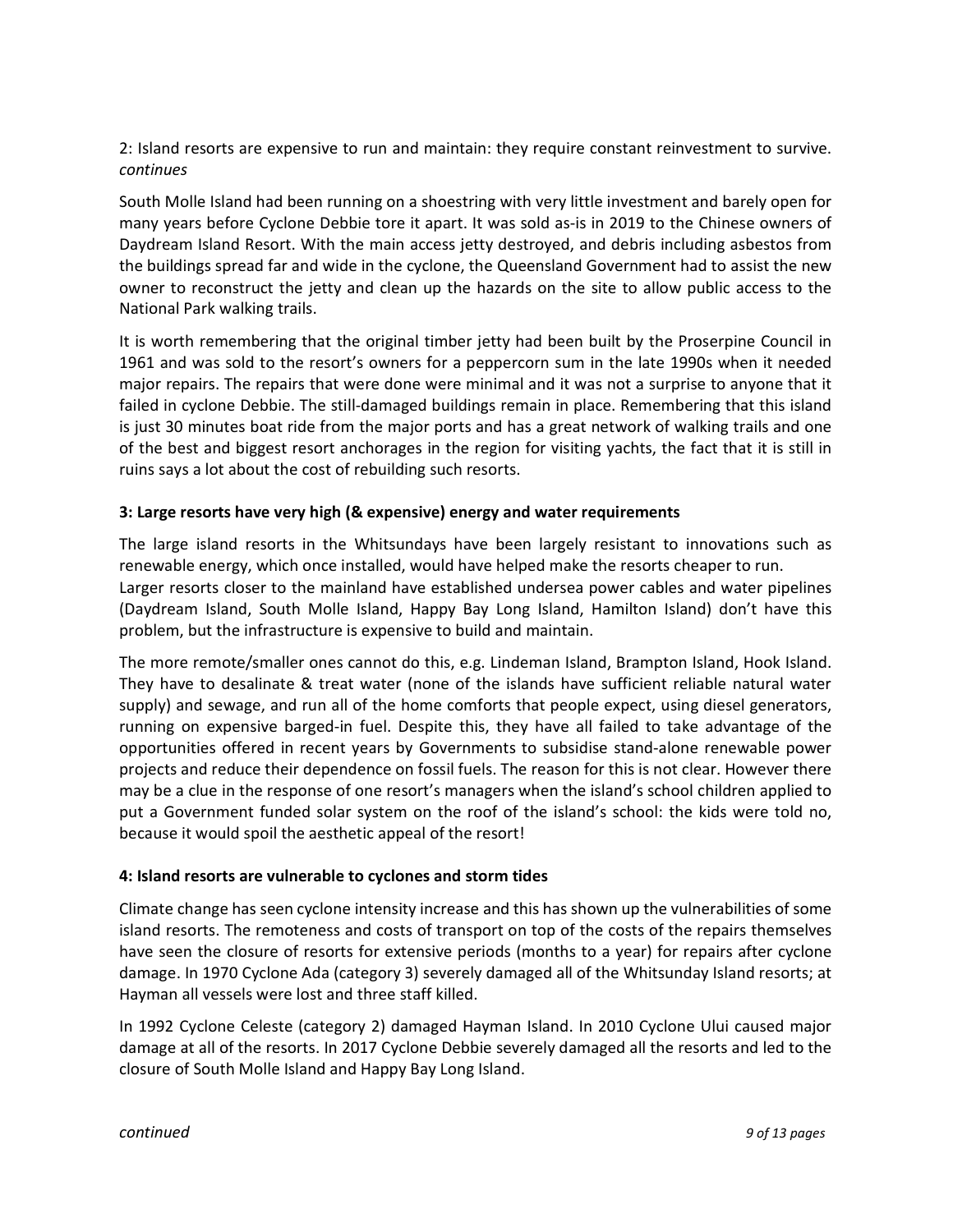## 4: Island resorts are vulnerable to cyclones and storm tides: continues

After Cyclone Debbie only Hamilton Island remained partially operational, with all of the others closed for around a year to rebuild. With climate change continuing unabated, owners of island resorts face increasing insurance premiums and steeper damage bills if climate change continues unabated. Sea-level rise has also caused problems, putting infrastructure at risk, such as that mentioned previously affecting the resort access and pool at Brampton Island.

Prior to cyclone Debbie, some resort guests were evacuated to the mainland by the last ferry and then stranded with no transport or accommodation as the buses, taxis and hotels had all shut down. Community members and Council staff had to scramble to find transport and shelter for these people as the cyclone advanced. After cyclone Debbie about 3000 people (staff and guests) were stranded on the Whitsunday Island resorts, some without water or power. They had to be resupplied by Navy ship and eventually evacuated. This took some time as all the resorts had damage to their jetties and marinas.

Queensland Island resorts have not ceased to operate for want of Government support.

Apart from the reported \$55 Million that the Queensland Government tipped in to help resorts recover from Cyclone Debbie, there has been a long history in Queensland of political willingness to ignore conservation and protection of the natural environment in order to facilitate resort developments on islands. This has extended to repeatedly handing over 'bits' of National Park Islands to encourage 'bigger and flashier' resort developments. In recent years millions have been handed out in the form of 'recovery' grants after various disasters, both 'natural' and financial. Despite the largess handed out, island resorts have nonetheless fallen into disuse and disrepair.

## 5: Bigger is not better

With their high development and maintenance costs, and their vulnerability to damage and loss of trade due to economic shocks, wars or pandemics, large island resorts have to be either very clever or very lucky, or both, to persist over the long term. In the past no thought was given to the possibility of failure, with the result that the public purse has either had to pick up the bill for remediation of sites, or leave them in ruins in very public view. The tendency of resort hotels to try to 'outbuild' each other in their attempts to keep ahead of the market results in a lot of buildings and infrastructure to be cleaned up when they are abandoned. The high cost of removing the ruins prohibits new developments and the public ends up having to chip in to get it done. This cycle needs to stop and new island resort developments must demonstrate that there is a practical and affordable plan for removal and remediation and a bond must be secured and held by the Government to fund it, should the resort be closed in the future.

## 6: Island resorts are expensive to develop and even more expensive to refurbish/ rehabilitate

The huge cost of demolition and removal of extensive buildings from a relatively remote location by sea makes it cheaper for a developer to build a new 'greenfields' resort on an unspoiled site rather than refurbish or rebuild an existing resort. This also provides a clean slate for whatever their marketing department and current fashions may see as desirable. Pressure to open up new, undeveloped islands should be resisted as it simply compounds the problem.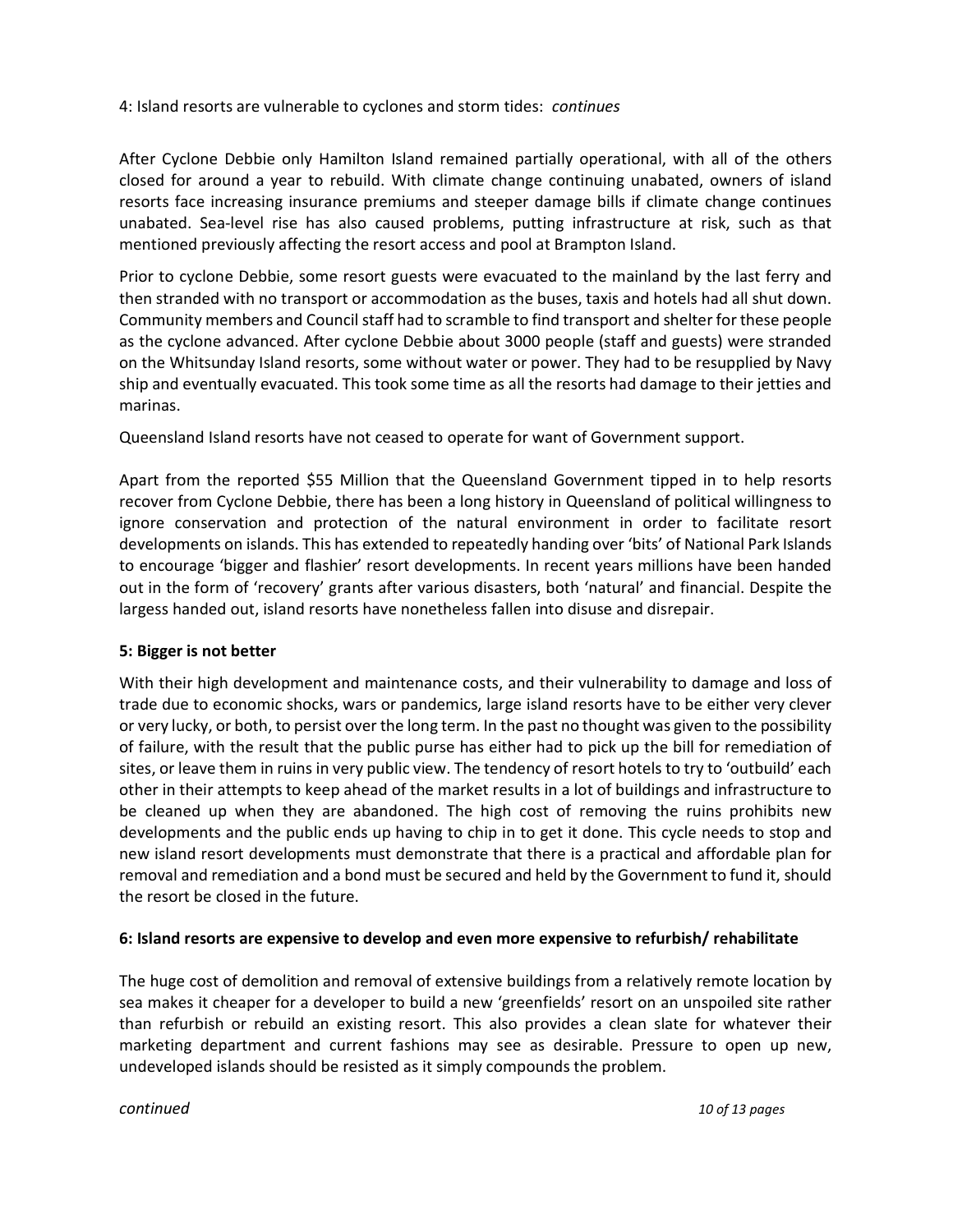6: Island resorts are expensive to develop and even more expensive to refurbish/ rehabilitate: continues

Island resorts have already contributed to so much loss of National Park land and National Park values Historically the Queensland Government has agreed numerous times to deals which trade National Park land away for resort developments (e.g. Lindeman Island). Even where the resorts are kept to their side of the National Park boundary, island biosecurity was never part of the lease agreements.

Consequently, there have been introductions of numerous environmental weeds from resort gardens into National Park and at least one serious introduced pest brought to an island, in the form of Yellow Crazy Ants on Hamilton Island. Islands which have networks of walking trails that facilitate the spread of weeds from resort grounds right along the track network carried on people's clothes, bikes and shoes. Many of these weed species have subsequently been spread to surrounding undeveloped National Park Islands by visitors, cyclones and floating on the tide. Island National Parks are arks for our flora and fauna, preserved from the weed incursions that have degraded habitats on the mainland. Developments on Island National Parks must include biosecurity conditions such as requirements for equipment hygiene and use of local native species in landscaping to avoid further weed incursions.

Our Island arks should not be chopped up by more walking and mountain biking trails: they are our last undisturbed examples of many of these habitats and we will regret their degradation in the future.

## To be sustainable we must define a tourism carrying capacity for the Whitsunday Plan of Management Area

Pre-Covid-19, the Whitsundays had over 600,000 visitors and 10% growth in visitation (Tourism Queensland 2019). This is a huge number of people concentrated in a very small piece of the Great Barrier Reef Marine Park. This has led to increased investment in facilities for visitors in order to allow access and manage impacts upon the Island National Parks and the visitor experience. There has been huge investment in establishment and maintenance/rebuilding of walking tracks, visitor amenities, public moorings and Reef Protection Markers.

The islands are reaching their tourist carrying capacity; there are a limited number of attractions and they are all heavily visited.

Moorings are hard to get, and there is aggressive competition for them at popular sites between bareboats, tour operators and private boats which has been exacerbated by the effective loss of some fringing reefs to cyclone Debbie. The moorings are starting to limit anchoring opportunities, forcing vessels to either crowd into the remaining space, risking incidents between vessels or between vessels and nearby reefs. Or they go looking elsewhere, usually at the end of the day in bad light. It is not unusual to see boats racing for a mooring, or 'doing the rounds' asking if anyone is leaving, in the hope of getting a spot. The sheer numbers of boats and people impact upon the natural values of the place that they have come to see. Large numbers of boats, helicopters, planes & jetskis disturb the wildlife and diminish the experience for visitors.

The challenge for the future will be to define and set a carrying capacity for the Whitsunday Plan of Management Area before we kill the golden goose by loving it to death. The bareboat industry saw this back in the 1990s and set its own limits on the number of vessels in the fleet in order to ensure a quality visitor experience. It would appear that they still think this was the right decision. For the sake of the natural environment of the Whitsundays this needs to be done for the whole Plan of Management Area.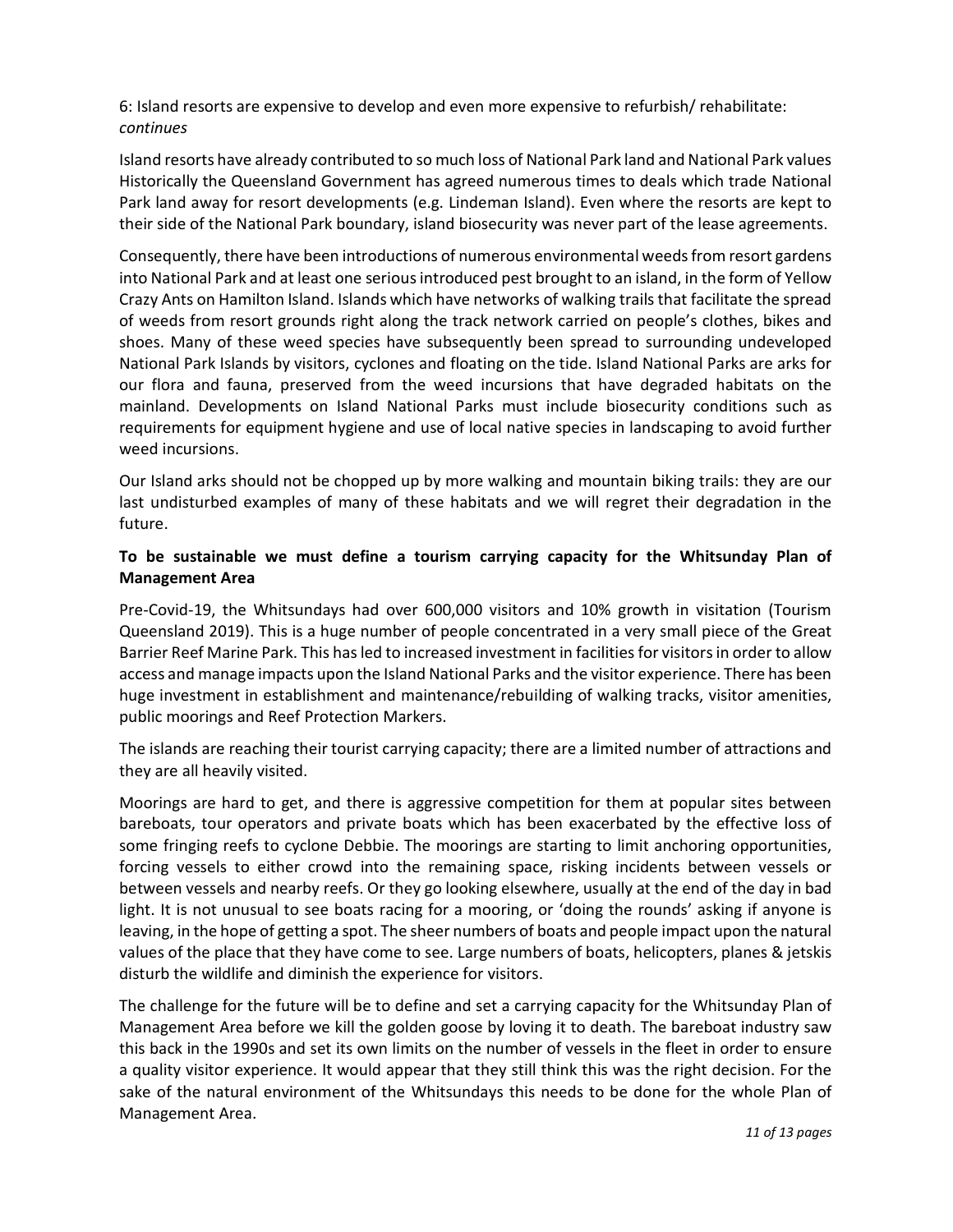## ENVIRONMENTAL IMPACTS OF ISLAND RESORTS

Historical impacts still exist and even the modern resorts still have an impact on the surrounding protected areas:

- litter, clothing and equipment, especially fishing gear, lost from visiting boats and beach visitors posing hazards to marine life
- boats travelling close to shore, with consequent increases in impacts upon marine life, including disturbance of feeding patterns and boat strikes
- increased numbers of large power boats, jetskis, helicopters and light aircraft transiting & adding to noise pollution
- at night excessive lighting around resorts and on larger vessels threatens the ability of marine turtles to nest successfully and their loom spoils the starry skies for other visitors
- island golf courses and manicured gardens are a source of pesticides, herbicides and nutrients that harm corals and seagrasses
- environmental weeds invade National Parks after being introduced through resort gardens
- biosecurity risks to island ecosystems through transportation of environmental weeds and introduced pests with imported building materials, landscaping products and on people e.g. Yellow Crazy Ants at Hamilton Island Resort

# Enable appropriate development that supports strong social, environmental, economic, and cultural outcomes

'Appropriate development' should be defined as development that:

- Is sustainable both environmentally and economically over the long term
- Includes consultation with and promotes the aspirations of Traditional Owners
- Improves the conservation estate by re-building on existing resort footprints and not new 'greenfields' sites (Government assistance may be required to clean up old sites, but this should never be allowed to happen again)
- Adds to the conservation estate by committing to maintain and restore/add to natural vegetation areas within the resort footprint (with local-provenance native plants) and not to plant introduced species on the islands
- Commits to strict biosecurity procedures to minimise the risk of introducing new pests and diseases to the islands
- Is not dependant on complex ownership structures which foster disputes, buck-passing and legal stalemates over who is finally responsible when things go wrong.
- Has sufficient funds bonded to ensure that sites are fully restored if abandoned and do not leave this cost to the taxpayers
- Is close enough to the nearest port to have a safe and feasible evacuation plan in the event of a major disaster, without straining local resources and emergency services
- Financially supports the local CQ Rescue service, as they contribute many of their customers
- Is built to withstand and mitigate predicted climate change effects
- Is built to harmonise with and not impose itself upon the natural environment
- Is designed to have minimal impact upon the site to keep the costs of site rehabilitation affordable